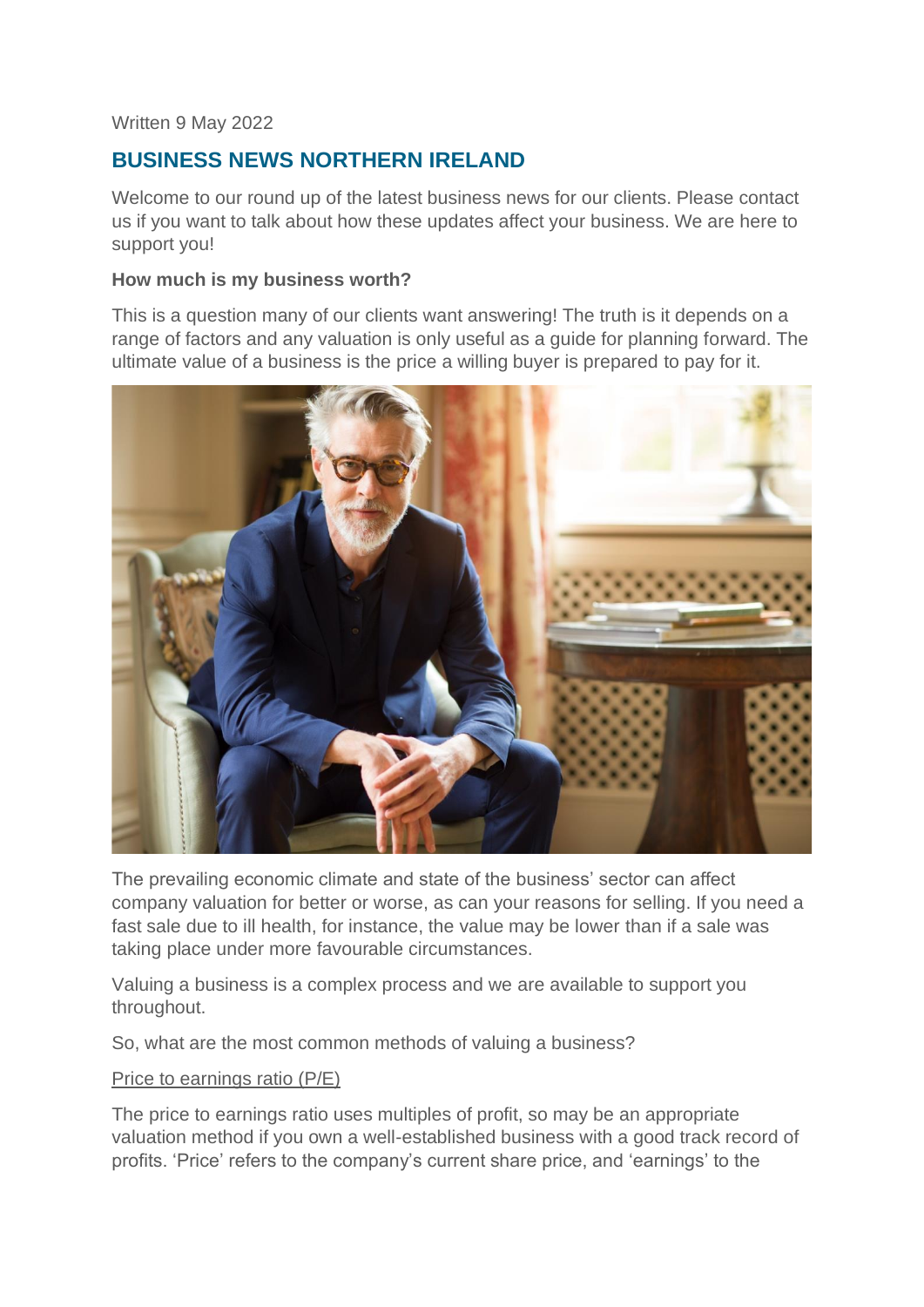earnings per share (EPS). The P/E ratio indicates the business' expected growth in earnings per share in the future.

### Discounted cash flow

Discounted cash flow relies on estimating future cash flows for the company, and a residual business value, and may be suited to businesses with few assets.

#### Entry cost

Entry cost valuation involves calculating how much it would cost to build your business to the stage that it's reached now, including StartUp and recruitment costs, marketing, and the value of assets. Any savings that could have been made should then be deducted to arrive at the valuation.

#### Asset valuation

The asset valuation method may be suitable if your business is well established and owns high levels of tangible assets. The Net Book Value (NBV) of assets is calculated, and then adjusted to take account of external factors such as depreciation and inflation.

#### Valuation based on industry

Some businesses are valued based on the industry in which they operate. The retail industry is one such example, where the number of outlets is an important element for consideration. Industry 'rules of thumb' use factors specific to an industry and can provide a more accurate calculation in some cases.

### Other considerations when valuing your business

Intangible assets are a key factor when valuing a business. Intellectual property, goodwill, business reputation, and even a premium business location, can all add considerable value in the eyes of potential purchasers.

Spotlighting these intangible assets also allows you to improve their value where appropriate – for example, registering ownership of a trademark or patent, building up their reputation even further, or improving the condition of their premises.

# Please talk to us about valuing your business as this can lead to a range of important considerations and actions.

### **Off-payroll working rules (IR35)**

It has been over one year since the [off payroll working rules \(IR35\)](https://www.gov.uk/topic/business-tax/ir35) changed in the private and voluntary sectors.

Some organisations who engage contractors in those sectors who didn't need to apply the rules for 2021-22 as they did not meet the size conditions — may now need to apply the rules.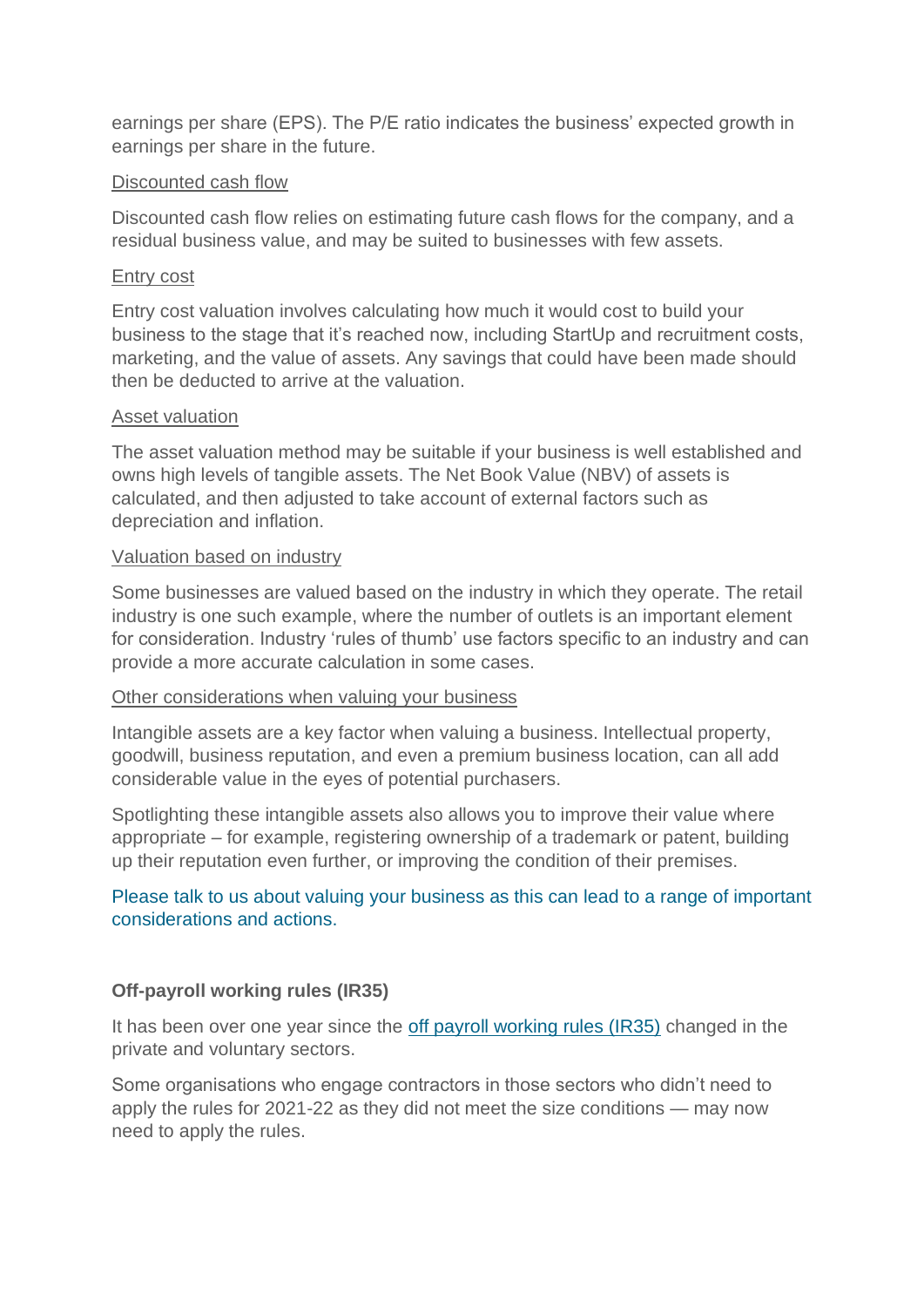Ensure you check the [Employment Status Manual](https://www.gov.uk/hmrc-internal-manuals/employment-status-manual/esm10006) for whether the rules apply to your business every year.

This is particularly true if you have:

- become a newly formed business
- been bought by another organisation
- grown in size over the last few years

If you are new to the rules, you should find it helpful to read the steps needed to [implement off-payroll working rules.](https://www.gov.uk/guidance/prepare-for-changes-to-the-off-payroll-working-rules-ir35)

Please talk to us if you need help in this complicated area.

See: [Agent Update: issue 95 -](https://www.gov.uk/government/publications/agent-update-issue-95/agent-update-issue-95#ir35) GOV.UK (www.gov.uk)

# **Do you know of anyone starting a business?**

Then ask us about our comprehensive guide to the financial, tax and accounting considerations of starting a business, "The New Business Kit," which we offer free to start ups or those who have recently made the jump into business ownership.

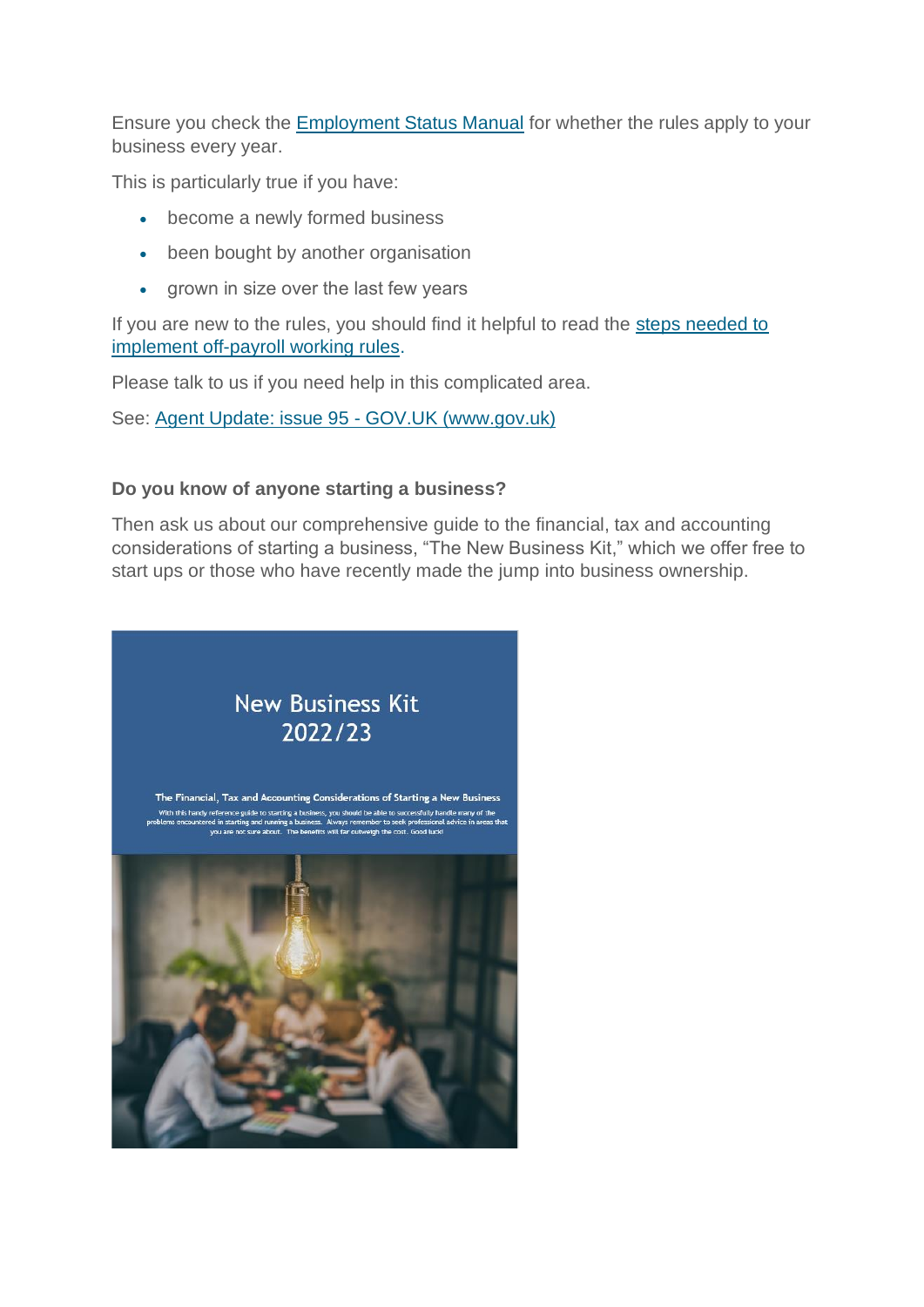The guide helps start-ups think about:

- Selecting a legal entity;
- Registering with the tax authorities:
- Accounting and bookkeeping;
- Value Added Tax:
- Payroll taxes and pensions:
- Income and corporation tax;
- Cash planning and forecasting;
- Insurance:
- Selecting professional advisers; and
- Digital accounting systems.

In addition there is a section of useful names, addresses and telephone numbers.

### Just ask – it is free!

# **Import controls delayed for this year**

The remaining import controls on EU goods will no longer be introduced this year, instead, traders will continue to move their goods from the European Union to Great Britain as they do now.

Russia's invasion of Ukraine, and the recent rise in global energy costs, have had a significant effect on supply chains that are still recovering from the pandemic.

The government has concluded that it would be wrong to impose new administrative requirements on businesses who may pass-on the associated costs to consumers already facing pressures on their finances.

There will now be a review how to implement the remaining controls in an improved way. The new Target Operating Model will be based on a better assessment of risk and will use data analytics and technology. It will be published in the Autumn and the new controls regime will come into force at the end of 2023.

This process will build on existing work already taking place as part of the 2025 Border Strategy, including on the UK Single Trade Window – a new digital platform that will help traders to move goods more easily. The goal is to create a seamless new 'digital' border, where technologies and real-time data will cut queues and smooth trade.

The controls introduced in January 2021 on the highest risk imports of animals, animal products, plants and plant products will continue to apply alongside the customs controls which have already been introduced.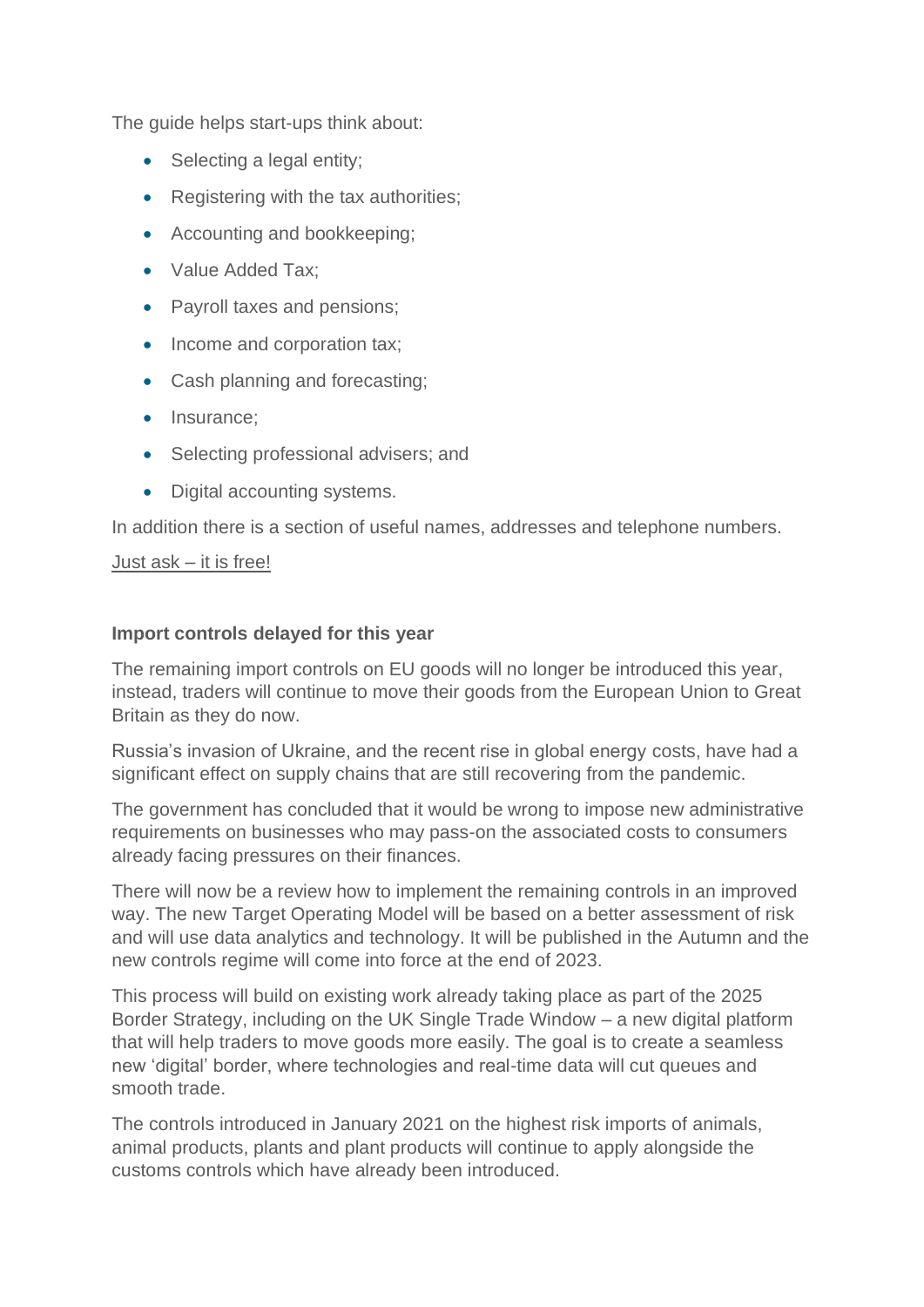# See: [New approach to import controls to help ease cost of living -](https://www.gov.uk/government/news/new-approach-to-import-controls-to-help-ease-cost-of-living) GOV.UK [\(www.gov.uk\)](https://www.gov.uk/government/news/new-approach-to-import-controls-to-help-ease-cost-of-living)

### **The British Business SME Awards 2022**

Now in their fifth year, the awards have recognised and celebrated the innovative and outstanding achievements of small and medium size British businesses across all industries.

The British Business Awards offers you and your colleagues the opportunity to gain the industry and country-wide recognition you deserve.

These awards are open to any businesses in the UK which fall within the traditional definition of an SME – namely up to 250 employees. Ideally the business should have been trading at least since January 2020, but the judges will consider younger businesses formed after this date. The awards are also open to those service providers and investors who help create the 'eco-system' which enabled SMEs to flourish and survive particularly over the last two years.

Nominations will close on 27 May 2022.

See: [Advice and Ideas for UK Small Businesses and SMEs](https://smallbusiness.co.uk/)

### **SBRI Competition Rail Demonstrations**

Organisations can apply for a share of up to £7.6 million (inclusive of VAT) to develop demonstrators that enable lower emissions and a greener railway, innovations in rail freight, and cost efficiencies and performance priorities for a reliable railway.

This competition aims to demonstrate innovations to stakeholders and railway customers in a representative railway environment. This is a Small Business Research Initiative (SBRI) competition funded by the Department for Transport (DfT).

This competition is part of a wider 'First of a Kind' demonstrator initiative, on behalf of the DfT, to accelerate innovation in the UK rail sector and enable technologies to be readily and efficiently integrated into the railway system.

See: [SBRI: the Small Business Research Initiative -](https://www.gov.uk/government/collections/sbri-the-small-business-research-initiative) GOV.UK (www.gov.uk)

# **Net Zero Hydrogen Fund Competitions**

The Department for Business, Energy and Industrial Strategy (BEIS) has launched The Net Zero Hydrogen Fund (NZHF), worth up to £240 million.

The NZHF will provide capital and development expenditure to support the commercial deployment of new low carbon hydrogen production projects. The aim is to ensure the UK has a diverse and secure decarbonised energy system to meet the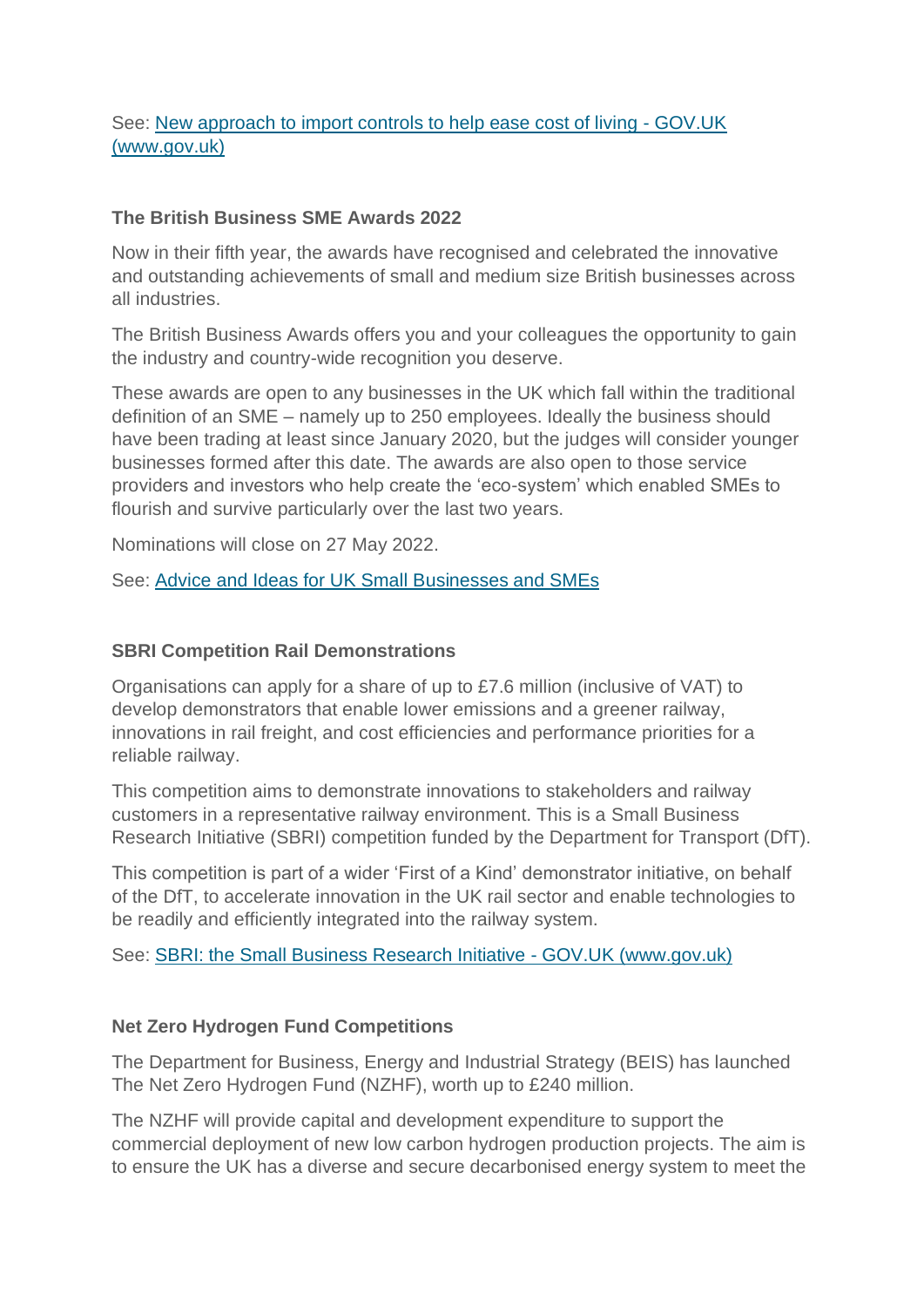Government's ambitions of reaching net zero by 2050 and 10 gigawatts of low carbon hydrogen production by 2030.

# Strand 1 - Development Expenditure (DEVEX)

This competition will support DEVEX costs for front end engineering design (FEED) and post-FEED studies, aiming to build the pipeline of hydrogen production projects and measurably move them closer to deployment. The competition supports multiple hydrogen production pathways. Industrial research projects will be funded to support preparation for deployment.

Strand 1 applications will stay open until 11:00 on Wednesday 22 June 2022.

See: Competition overview - [Net Zero Hydrogen Fund –](https://apply-for-innovation-funding.service.gov.uk/competition/1150/overview) Strand 1 Development Expenditure (DEVEX) - [Innovation Funding Service \(apply-for-innovation](https://apply-for-innovation-funding.service.gov.uk/competition/1150/overview)[funding.service.gov.uk\)](https://apply-for-innovation-funding.service.gov.uk/competition/1150/overview)

# Strand 2 - Capital Expenditure (CAPEX)

This competition will provide CAPEX to support low carbon projects to take a Final Investment Decision (FID). Projects must not require support from a hydrogen business model. The competition supports multiple hydrogen production pathways. Capital projects which do not require support from a Hydrogen Business Model will be funded. Projects must address low carbon hydrogen production opportunities and must focus on construction of new low carbon hydrogen production facilities.

Strand 2 applications will stay open until 11:00 on Wednesday 6 July 2022.

See: Competition overview - [Net Zero Hydrogen Fund –](https://apply-for-innovation-funding.service.gov.uk/competition/1151/overview) Strand 2 – Capital expenditure (CAPEX) - [Innovation Funding Service \(apply-for-innovation](https://apply-for-innovation-funding.service.gov.uk/competition/1151/overview)[funding.service.gov.uk\)](https://apply-for-innovation-funding.service.gov.uk/competition/1151/overview)

# **Automotive Transformation Fund Scale up Readiness Validation**

The Automotive Transformation Fund is delivered by the Advanced Propulsion Centre (APC) and partners, Innovate UK, the Department for Business, Energy and Industrial Strategy (BEIS) and Department for International Trade (DIT). It supports the industrialisation at scale of a high-value electrified automotive supply chain in the UK.

APC is seeking proposals from single organisations or consortiums with R&D projects validating readiness for scale up through pilot production, with a maximum grant request of £2 million.

These projects must produce physical production samples, of a quantity and quality which supports the case for the commercial viability of scale up in the UK. It may include samples to validate technical qualification.

The resulting projects must support the UK automotive industry in: